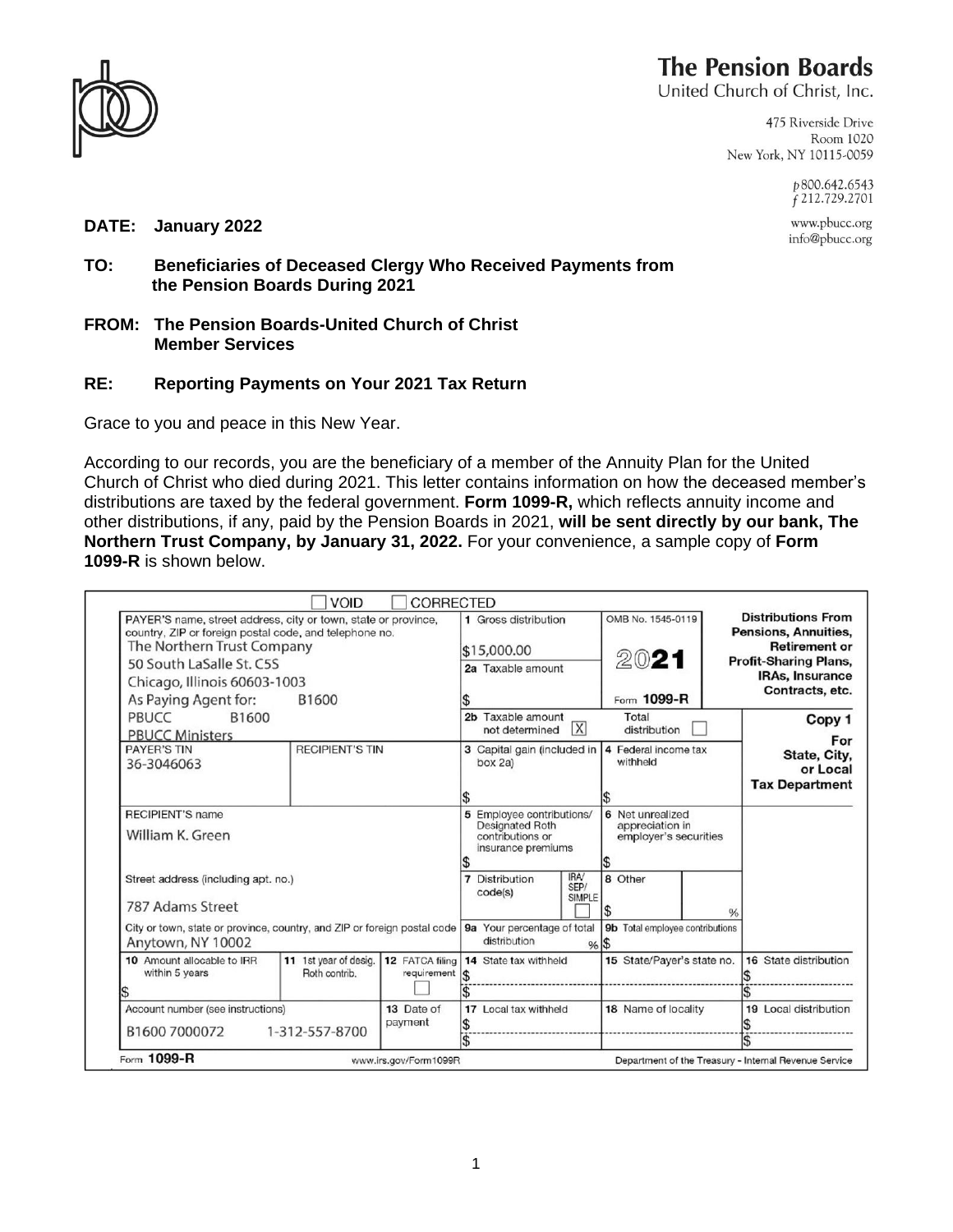| How distributions are taxed                                    | In general, distributions made to a U.S. taxpayer are subject to<br>federal income tax if contributions were not taxed at the time<br>they were made. Thus, an individual generally pays income tax<br>on any part of her or his distribution that is attributable to regular<br>employer dues and contributions, investment earnings and tax-<br>sheltered contributions on which income taxes have not<br>previously been paid.                                                                                                                                                                                                                                                                                                                                                                                                                                             |  |
|----------------------------------------------------------------|-------------------------------------------------------------------------------------------------------------------------------------------------------------------------------------------------------------------------------------------------------------------------------------------------------------------------------------------------------------------------------------------------------------------------------------------------------------------------------------------------------------------------------------------------------------------------------------------------------------------------------------------------------------------------------------------------------------------------------------------------------------------------------------------------------------------------------------------------------------------------------|--|
| <b>Housing allowance</b>                                       | You may not have to pay tax on that portion of the annuity or<br>other distribution, if any, that may be considered a housing<br>allowance paid to a retired minister. Under IRS rules, the<br>clergy housing allowance ends at the member's death. IRS<br>rules do not allow beneficiaries to claim it for the period of<br>the year following the member's death.                                                                                                                                                                                                                                                                                                                                                                                                                                                                                                           |  |
| If no after-tax contributions<br>were made toward your annuity | The amount in Box 5 of Form 1099-R is recorded as "0" or left<br>blank. If the Pension Boards' records show that you made after-tax<br>contributions to your account, you will receive under separate cover a<br>letter indicating the amount of your after-tax contributions.                                                                                                                                                                                                                                                                                                                                                                                                                                                                                                                                                                                                |  |
| Determining allowable housing<br>expenses                      | If no amount is shown in <b>Box 5 of Form 1099-R</b> , you may<br>subtract the allowable housing expenses for the year from the<br>gross distribution found in Box 1 of Form 1099-R. (Use the<br>enclosed Supplementary Sheet #1). The difference between<br>housing allowance and gross distribution constitutes the taxable<br>portion of the annuity or other distribution, if any, which should be<br>entered on Line 5b (Pensions and annuities-Taxable<br>amount) of Form 1040 or Form 1040-SR, along with the<br>words, "SEE SUPPLEMENTARY SHEET #1."<br>If the deceased owned his or her own home, the allowable<br>housing expenses are the lesser of:<br>1. The reasonable value of a year's rent for the home,<br>including furnishings and cost of utilities, or<br>2. What the deceased actually spent for that home in 2021 for<br>the following expense items: |  |
|                                                                | Down payment<br>Mortgage payments (principal and interest) on a loan to<br>$\bullet$<br>buy or improve the home<br>Real estate taxes<br>$\bullet$<br>Property insurance<br>Utilities (electricity, gas, water, trash pickup, local<br>telephone charges)<br>Furniture and appliances (purchase and repair)<br>$\bullet$<br>Structural repairs and remodeling<br>$\bullet$<br>Grounds maintenance and improvements<br>$\bullet$                                                                                                                                                                                                                                                                                                                                                                                                                                                |  |
|                                                                | Maintenance items (household cleaners, light bulbs, pest<br>$\bullet$<br>controls, etc.)<br>Homeowners' association dues<br>$\bullet$                                                                                                                                                                                                                                                                                                                                                                                                                                                                                                                                                                                                                                                                                                                                         |  |
| <b>Cautions</b>                                                | If the deceased was renting a house or apartment, the amount of the<br>allowable housing expenses can be up to the year's rental costs,                                                                                                                                                                                                                                                                                                                                                                                                                                                                                                                                                                                                                                                                                                                                       |  |

2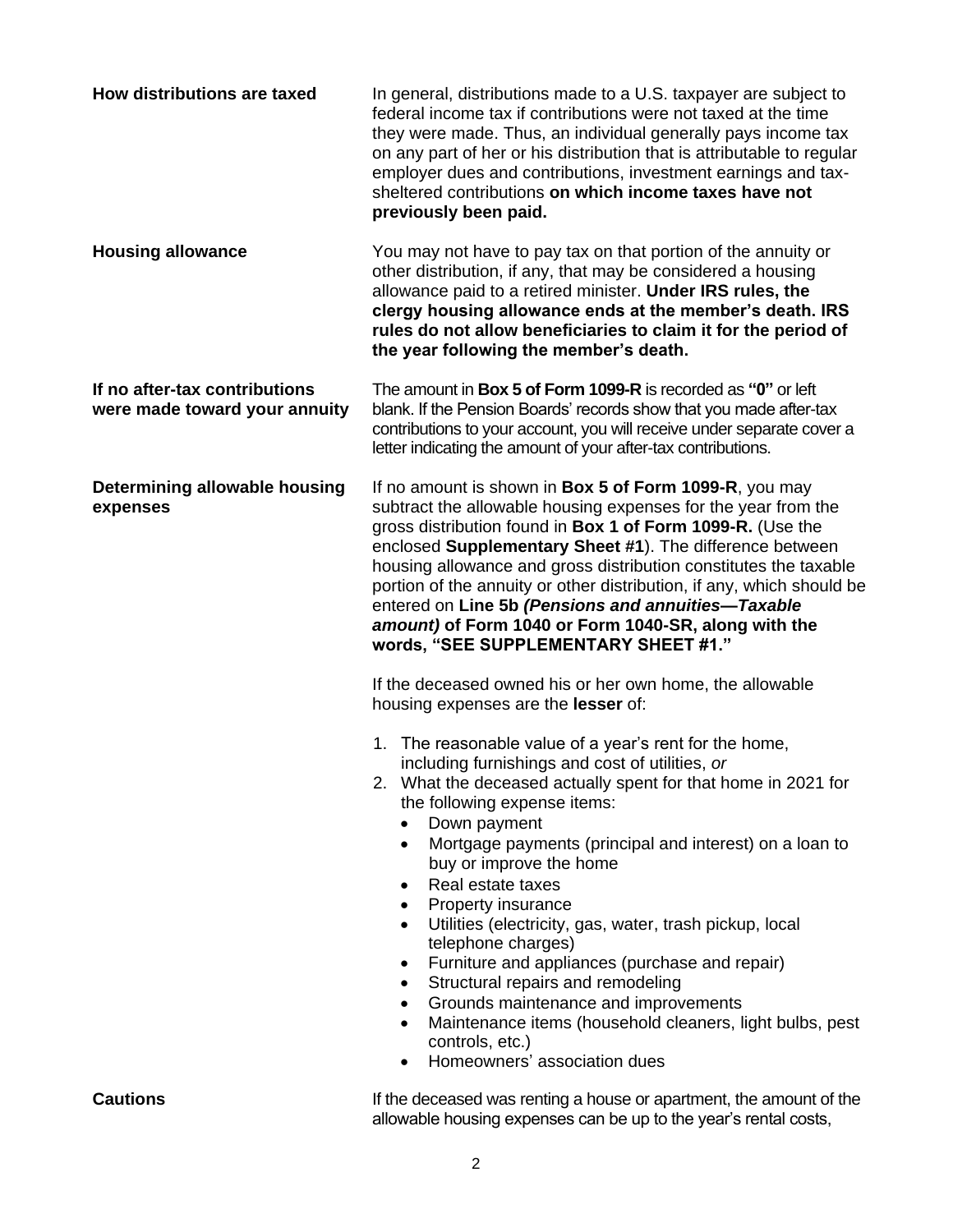plus the cost of utilities and value of furnishings and any items from the above list that the deceased actually had to pay. If he or she had more than one home, only expenses from the primary residence may be used in computing allowable housing expenses.

If the deceased was receiving a housing allowance from another source, the total of that housing allowance and the portion of his or her Pension Boards annuity designated as housing allowance cannot exceed the lesser of the amounts in (1) and (2) above.

If he or she received more than one pension or other distribution, housing costs can only reduce taxes on the benefit from the Pension Boards. Please contact the payer of the other pension to determine taxability.

- Insert the gross amount of your Pension Boards annuity from **Box 1 of Form 1099-R in Line 5a** *(Pensions and annuities)* **of Form 1040 or Form 1040-SR.**
- Insert your allowable housing expenses in **Line 2 of Supplementary Sheet #1** and complete the remainder of that sheet.
- Transfer the amount in **Line 3 of Supplementary Sheet #1 to Line 5b** *(Pensions and annuities—Taxable amount)* **of Form 1040 or Form 1040-SR,** followed by the words, **"SEE SUPPLEMENTARY SHEET #1."** This is the portion of your annuity or other distribution, if any, that is in excess of the allowable housing expenses and therefore subject to federal income tax.

If you did not receive information from the Pension Boards reporting the deceased's after-tax contributions (or if you wish to disregard them), and his or her only pension or other distribution was from the Pension Boards, you may use a completed copy of the enclosed **Supplementary Sheet #1** as an attachment to the return. Be sure to retain a copy of the completed **Supplementary Sheet #1** for your records.

Any income tax withheld from the Pension Boards annuity or other distribution, if any, is shown on **Form 1099-R.** Attach **Copy B of Form 1099-R** to the return to show the amount of tax withheld.

**If after-tax pension contributions were made** If after-tax pension contributions were made and housing expenses exceed the annuity or other distribution, if any, under law you may be able to lower taxes because the portion of the annuity provided by after-tax pension contributions is not taxed. Please consult a tax advisor familiar with clergy tax rules if this situation applies.

## **After computing allowable housing expenses**